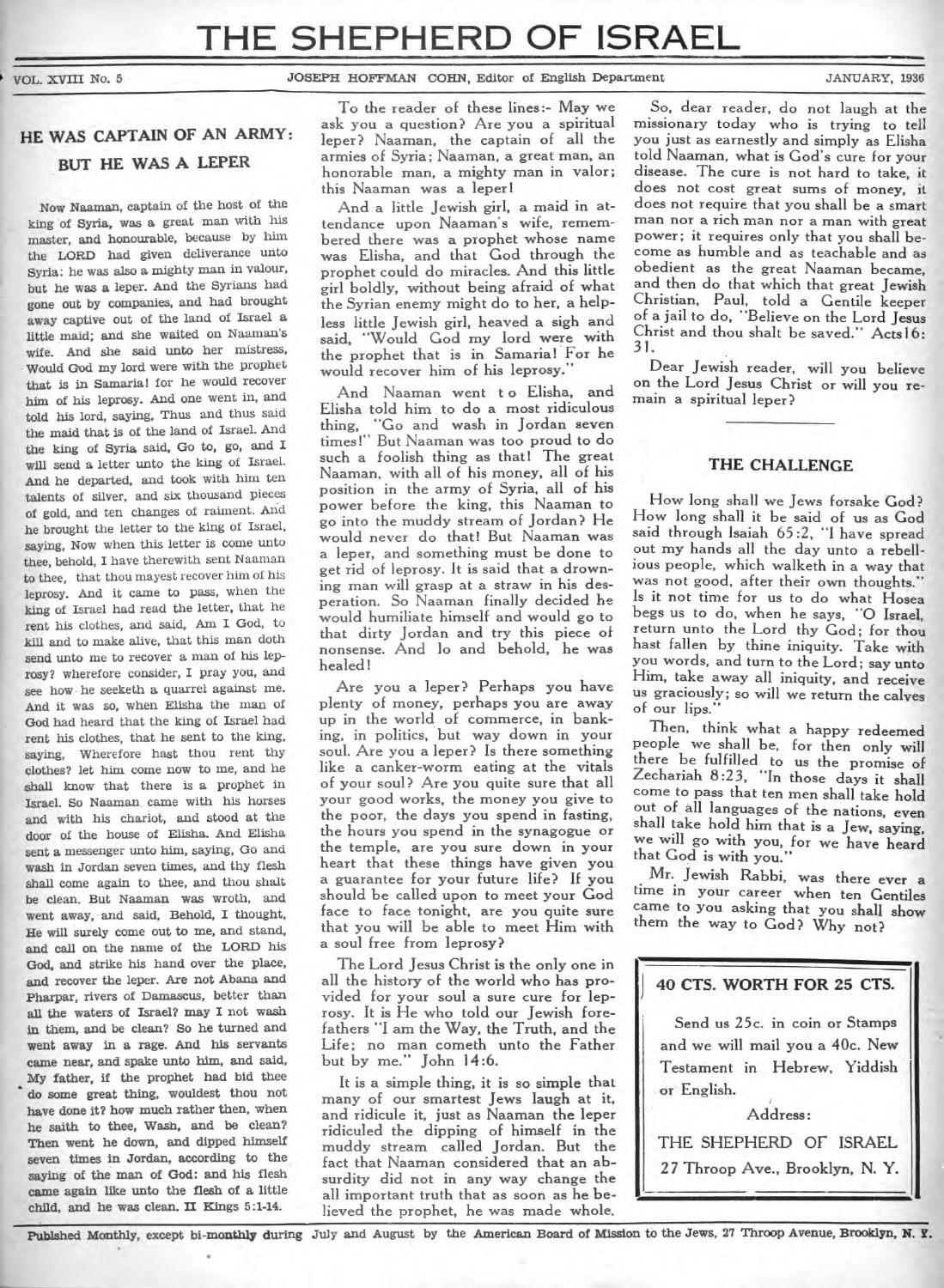#### MY RE-BIRTH



#### by Joseph Berkowitz

I was born of orthodox Jewish parents on the lower East side of New York City. From the age of six until I was confirmed, I attended Hebrew School. But to my great sorrow, although I advanced from kindergarten to the study of Talmud, I was not taught to speak or write Hebrew. It was an old-fashioned school, where they spared neither the rod nor the child. My parents were very religious and I tried earnestly to follow in their footsteps.

In 1924, when I was 19 years of age, I decided to study agriculture at the State Agriculture Colege at Farmingdale, L. I. It was my first experience living among Gentiles. Once a year for three years, the entire student body was required to attend the baccalaureate service for the graduating class. These were held in Protestant Churches. It marked the first time in my life that I had ever attended Church, the first time I had ever heard about Jesus. It made a very deep impression on my mind.

In September of 1931, **I** joined the Bronx Union Y. M. C. A. I made friends there immediately. One of them invited me to a meeting at the Tremont Baptist Church in the Bronx. The young people were very glad to see me. I began to attend church service. I knew very little about Jesus' teachings. But something was drawing me to Him. The friendliness of these dear people overwhelmed me. I felt that if Christ could make Himselfso manifest in the hearts of these people, I too wanted to be a follower of Christ. And right then and there, I accepted Him in my heart as my personal Saviour from sin.

From the very beginning of my con-

### **SHEPHERD OF ISRAEL**

version, **I** felt an urge to preach the Gospel to others, But I was afraid to tell it to my father. For three long years I was silent and unhappy. I often prayed that God would fill me with the Holy Spirit, so that I could witness for Him at home. Finally, on Monday, August 12, 1935, God led me to tell my father of my con • icticn. Oh, how **I** trembled. To my great surprise, my father listened quietly. I asked him why Jews and Gentiles hate each other. And he answered, "If the Gentiles would only obey the teachings of Jesus, we wouldn't hate but love each other." This was rather a remarkable statement for my father to make. He told me of his bitter experiences with Gentiles in Russia. I tried to show him the difference between Gentiles and Christians. But he could not understand that. He had never met a real Christian, one who really loves the Jew. I asked him to read Isaiah 53 in Hebrew. He began to read, but stopped suddenly and said that the Christians interpreted that chapter differently. During this conversation, my father was very quiet. I had never thought 1 would be able to speak so long with him. Finally he said that he had suspected my conversion for a long time, that my mind had become poisoned by my Christian friends, and that if **I** persisted in my activities, I would have to leave home. My step-mother pleaded with me, why had I told my 65 year old father this story? Could **I** not have hid these facts from him? She asked me to think things over, retract my confession, stay at home and obey my father. I thought of Matthew 10:37 "He that loveth father and mother more than me is not worthy of me," and I went to work. When I returned home that night, my father asked for my decision. I told him I could not retract. He insisted I leave home immediately, I grabbed what I could and left my family in tears. I knew not where to go, but God be praised, He led me to Christian friends, who took care of me for several days. I managed to go home a few days later for my clothes. My father was away and my mother's last words were "You can always come home. This door is always open. Only retract and obey your father." But I could not return under those conditions.

And now the Lord in His infinite goodness has made it possible for me to attend a Bible School in New York City and study for Christian service. At last I am happy in the Lord Jesus Christ. God led me to step out on faith and then He stepped in to help me. What He has in store for me, I do not know, **I** can only put my trust in Him and obey. May I end my testimony with Romans 8:38,39. For, I am persuaded, that neither death nor life, nor angels, nor principalities, nor powers, nor things present, nor things to come,

Nor height, nor depth, nor any other creature, shall be able to separate us from the love of God, which is in Christ Jesus, our Lord.

**AMERICAN BOARD OF MISSIONS TO THE JEWS, Inc.** 



HEADQUARTERS, BETH SAR SHALOM Throop Avenue and Walton St. Brooklyn, N. Y.

Gospel meetings every Monday, and Friday Evening at 8 o'clock. Come and bring you: friends. A warm welcome and a real blessing await you.

Copies of the Shepherd of Israel may be obtained at the following stations:

> **Brooklyn, N. Y.**  27 Throop Avenue Rev. LEOPOLD COHN

**Chicago, Ill.**  316 Stanley P1. Rev. SOLOMON BIRNBAUM

**Pittsburgh, Pa.**  1603 Center Avenue Rev. JOHN SOLOMON, Missionary

**Philadelphia, Pa.**  533 Spruce Street Mr. HARRY BURGEN, Missionary

> **Columbus, Ohio**  1039 B. Broad St. Rev. OSCAR WAGO

**Los Angeles, Calif.**  2005 Brooklyn Ave. Rev. E. ZIMMERMAN

**Riga, Lativa**  Baznicas Iela 35 Rev. PETER SMOLJAR

**Warsaw, Poland**  Wilenska 27 M 26 Rev. MOSES GITLIN, Missionary

**Jerusalem, Palestine**  Gospel Gate, Russian Compound Rev. FRANK BOOTHBY, Missionary

having. Our Missionaries are gladly at the ser-Truth as it is in the Lord Jesus Christ A Jewish missionary is a friend worth vice of any Jewish inquirer after the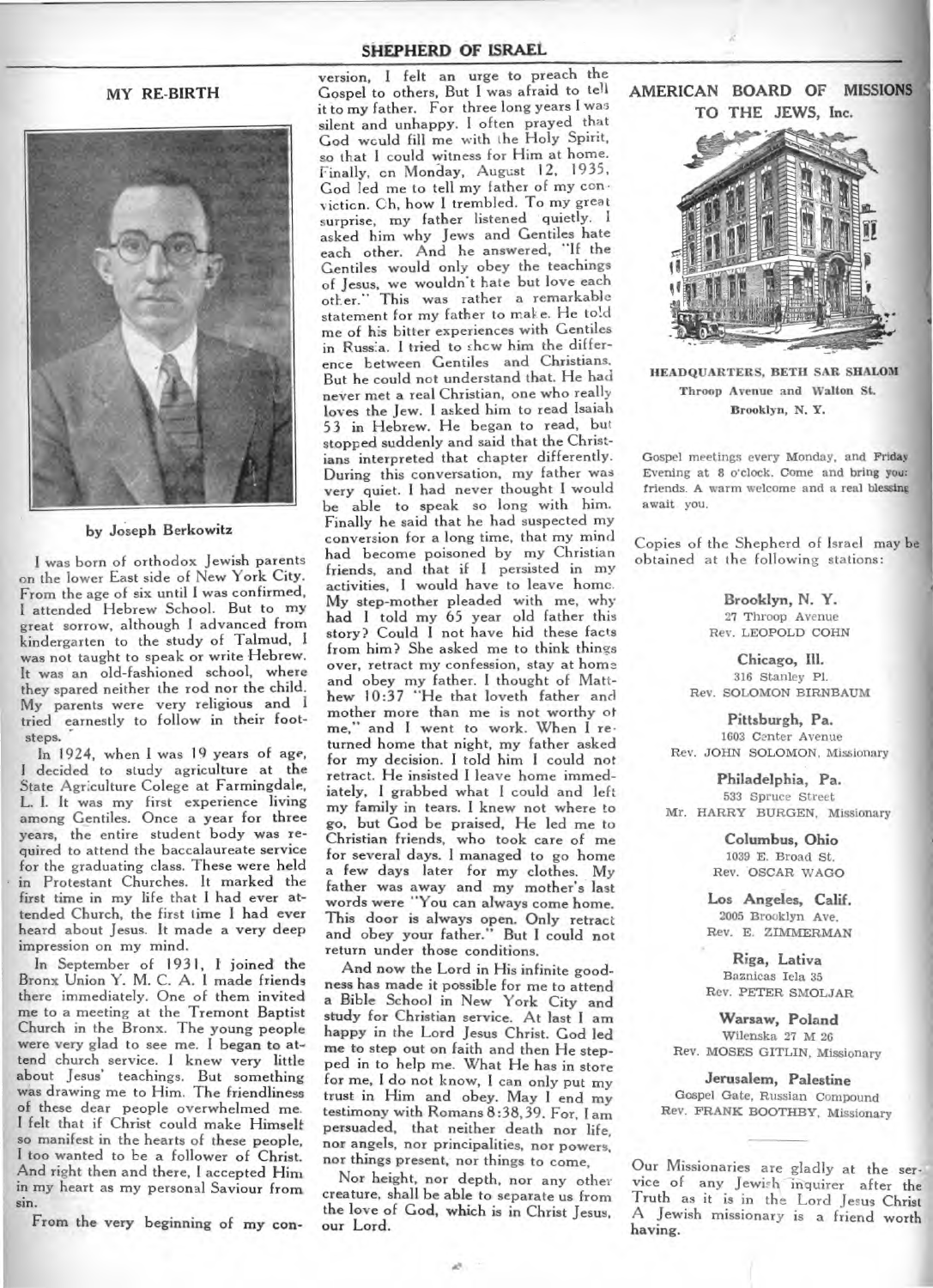מיזעראבעלען צושטאנד, צוליעב די זינד וואם דער מענש באגעהם מאג מעגליך.

דער איר האט אבער זייט דאמאלם נישט גערוהט און הצט תמיד געווכט א נייע געמיינשאפט מיט גאָמ. ער קאן אָבער מיט אייגענע כוחות נישט צו־ קומען רערצו ווייל ער איז צו שוואר און מיעף נשפאלעו.

משה רבינו האט זיך געבעטען ביי גאט: "הראיני נא את כבדד" (שמות ל"א 18) ווייל ער האט גע־ בענקט נאר גאט. דוד המלך האט געבעטען "כאיל תערג על אפיקי מים כן נפשי תערג אליך אלהים... מתי אבוא ואראה את פני אלהים". אויך ער האט שטארק נעבענקט נאך גאט. פיליפ דער תלמיד פון ישוע המשיח האם איינמאל אויסגערופען און גע־ זאגם צום משיה: "צייג אונז רעם פאטער און עם וועם אונז געניגען" (יוחנן י"ר) און אזוי האבען פיעלע פיעלע נאָבעלע אירען געוואַלט נעהענטער קומען צו גאט. זיי האבען אבער נישם געקאנט.

חסירים פלעגען פאהרען צו מיין זיירען. דעם ליוענסקער רבין, ווייל זיי האבען געגלויבט אז רער רבי האם "עליות נשמה" און ער זעהם דאמאלם די שכינה, און ראמאלם ביים שלש סעודות פלעגען אלע חסידים מיטזינגען דעם בעקאנטען "בני היכלא דכסיפין למחזי זיו דזעיר אנפיז". זיי, די הסידים, האבען זיך נישט בענניגענד מיט גאט אלס אן "אל מסתתר", נייערט זיי האבען אויך געוואלט נעהנטער קומען צו נאט כאטש דורכ'ן רבין.

ישעיה הנביא האב אבער איינמאל אויסגערופען (אין קאפיטעל 63) "לו קרעת שמים ירדת". ד"ה הלואי וואלסטו די הימלען אויסאיינאנדער רייסען און ארונטער קומען צו אונז. גאט אליין בכבודו ובעצמו האם בערארפם ארונטער קומען צו אונז כדי מתקן צו זיין אונזער פגם וואם מיר זענען בעגאנגען מיט אונזערע זינד.

ווי מיר האבען אויבען געועהן בענקט דער מענש שטארק נאך זיין באשעפער. אבער וויפיעל מעהר בענקט כביכול, נאט ב"ה, נאכ׳ן מענש! דערפאר האט גאט נעואגט צו משה לבינו "ועשו לי מקדש ושכנתי בתוכם". ד"ה, זאלען אידען מיר מאכען אַ־בּית המקדש און איך וועל וואוינען צווישען זיי. (שמות כ"ה, 8) אידען האבען אוא משכן אויפגע־ כוים און נאם האם נעוואוינם צווישען אידען – אבער נור פאר א צייט. ווייל צוליעב די זינד איז צום "מקדש" או ענד געקומען און גאם האם זייז פארבינרונג מים אידען אבגעריסען. און גאט האט ווידער אנגעהויבען צו בענקען און ער בעט זיד דורב׳ן נביא: "שיבו אלי ואשיבה אליכם". (מלאכי ג) נארנישם האם אבער געהאלפען. גאם האם ענדליך נעמוזט די הימלען אויסאיינאנדער רייסען און אליין ארונטער קומען.

ועקם הונדערט יאהר שפעטער, נאך ישעיה הנביא'ס נכואה, ווען רי חנוכה ליכטלעד האבען שוין נור געצאנקט. באלד געהאלטען ביים אויסגעהן. די פינסטערניש האט שטארק די מענשען ארומגע־ נומען, ראמאלם האבען זיך די הימלען אויסאיינ־ טנדער געריסען און אויפגעעפענט. גאט איז דא־ מאלם נעקומען און ער האט זיין וואוינונג נעמאכם אין א מענש, אין הייליגען משיח, כדי ווידער מיט זיינע קינדער פעראייניגט צו זייז און דארט הערעז מיר די נעמליכע שמימע פון ישוע המשיח: "ווער עם זעהט מיך דער זעהט דעם פאטער". (יוחנז י"ד)

מאנכע אידען דענקען און גלויבען עד היום אז אום הושענא רכה עפענט זיך רער הימעל און אנדערע דענקען או אויך אום שבועות, דאס איז אבער נור 8 נארישע איינרערעניש. נור איינמאל איז דער הימעל געעפענט געווארען, ראס איז געווען איבער 1900 יאהר צוריק ווען גאט׳ם שטימע איז גע־ קומען פון הימעל ואגענדיג אויפ'ן משיח: דאם אין מיין געליעבטער זאהן ... ". (מרקום א. 11) אירען יראים ושלמים האבען דאס געועהן און געהערט. זייט דאמאלם האט נאט ב"ה ווידער געמיינשאפט נעשלאסען מים זיינע מענשען־קינדער דורך אמונה אין ישוע המשיח

יא עם איז נעשעהן, דורכ׳ן קרבן המשיח דארם אויפ׳ו בארג גלגולת איז שלום געשלאסען געווארען צווישען גאָט און מענש דורך ישוע המשיח וואָס איז דער "שר שלום". ויקרא שמו פלא יועץ אל גבור אבי עד "שר שלום". (ישעיה מ׳, 5).

קומט צו אונזערע פערזאמלונגען

בית שר שלום

קארנער מרופ עוועניו און וואלמאן סמרים

ברוקליו, נ. י.

יעדען מאנמאג און פריימאג. 8 אוהר אבענד

וואו איהר מים אייער פאמיליע זענעז ווילקאמעו צו הערעו ערהאכענע מוזיק. נעואנג און הארציגע דרשות. קומט איינמאל וועט איהר ווידער קומעו

## אונוערע מיסיאנען

און אנדערע סטיישאנם וואו איהר קאנט באקומען ... מער מאנאמם־בלאט "רעה ישראל" גראטיס.

> ברוקלין, ג. י. רעוו. לעאפאלר קאהן

27 טרופ עוועניו

פילאדעלפיא, פא. מר' האררי בוירגען 535 ספרוס סמריט

פימסבורג. פא. רעוו. רזשאו מאלאמאו 1,603 סענטראל עוועניו

שיקאגא אילינאי

רעוו. םאלאמאו בירנבאום 316 סטענלי פליים

קאלומבום, אָהייא

רעוו. אסקאר וואגא

1039 איסט בראאד סטריט

לאם אנגעלעם. קאליפ.

רעוו. ע. ציממערמאז

2005 ברוקלין עוועניו

רינא. לאמוויא

רעוו. פעטער סמאליאר

באזניקאם איעלא 35

ווארשא, פוילען

רעוו. משה גיטליו

ווילענסקא 27. מ. 26

ירושלים פאלעסמינא

נאספעל ניים, רוסישער קאמאונד

רעוו. פרענק בוטהביי